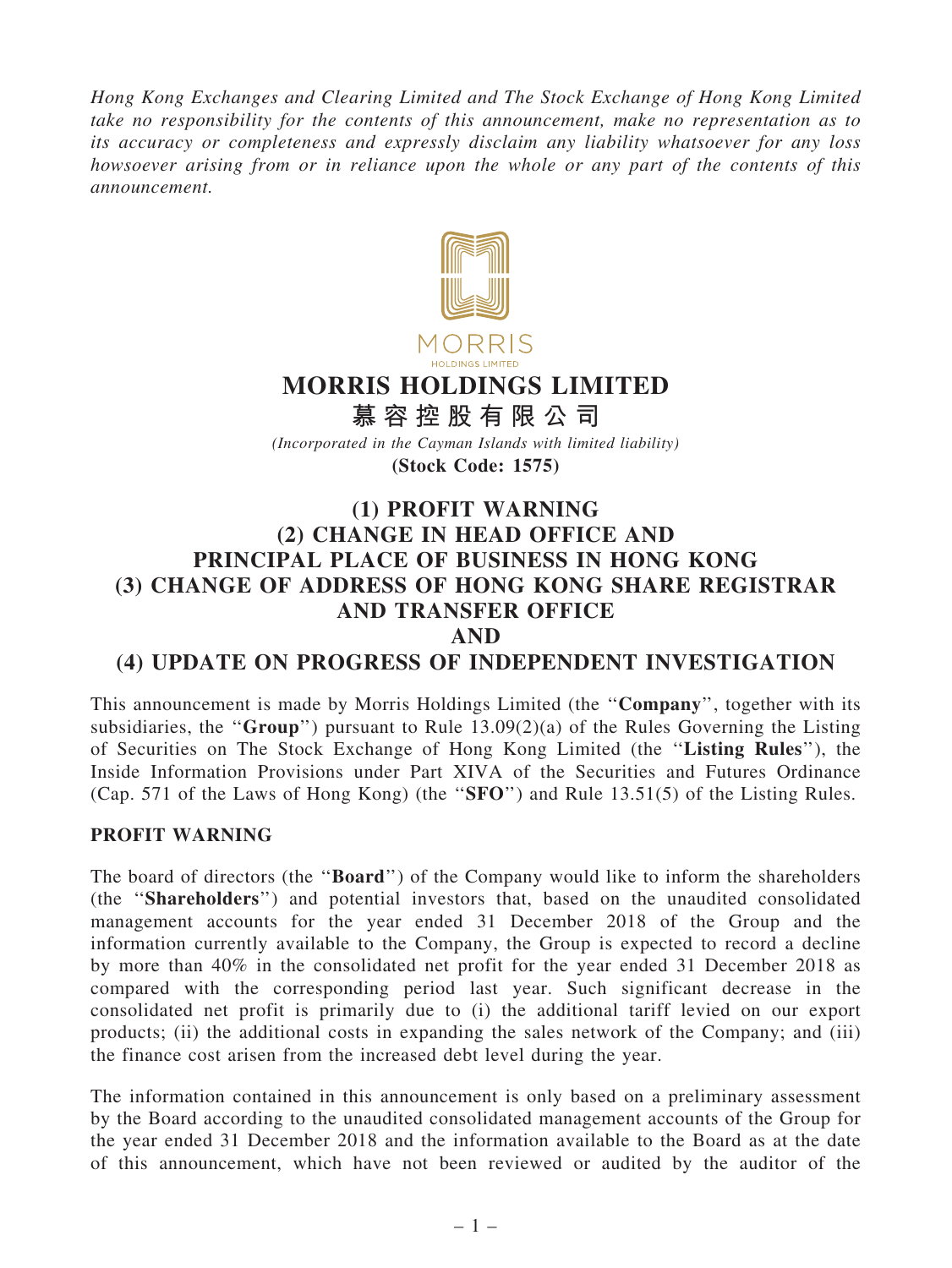Company and are subject to adjustment. The Company is in the process of preparing and finalising the Group's annual results for the year ended 31 December 2018. Details of the Group's financial information for the year ended 31 December 2018 will be disclosed in its annual results announcement which is expected to be published on 10 July 2019.

In addition, the management of the Company expects that there will be a significant drop in the Group's profits for the six month ended 30 June 2019 as compared with the corresponding period last year, which is mainly attributable to a decline in sales revenue of the Group as a result of the continuing US-China trade tensions that have dampened consumer sentiment and continuing uncertainties in the international trade environment. The Company will adopt conservative strategies in operating its business under such unfavourable conditions.

Shareholders and potential investors of the Company are advised to exercise caution when dealing in the shares of the Company and, in case of doubt, to seek independent advice from professional or financial advisers.

#### CHANGE IN HEAD OFFICE AND PRINCIPAL PLACE OF BUSINESS IN HONG KONG

The Board hereby announces that with effect from 2 July 2019 the address of the Company's head office and principal place of business in Hong Kong has changed to:

#### Unit 2001, 20/F, Citicorp Centre, 18 Whitfield Road, Causeway Bay, Hong Kong

Telephone number and facsimile number of the Company remain unchanged.

#### CHANGE OF ADDRESS OF HONG KONG SHARE REGISTRAR AND TRANSFER **OFFICE**

The Board hereby announces that with effect from 11 July 2019, the Hong Kong share registrar and transfer office of the Company, Tricor Investor Services Limited (the ''Hong Kong Share Registrar''), will change its address from Level 22, Hopewell Centre, 183 Queen's Road East, Hong Kong to:

#### Level 54, Hopewell Centre 183 Queen's Road East Hong Kong

All telephone and facsimile numbers of the Hong Kong Share Registrar will remain unchanged.